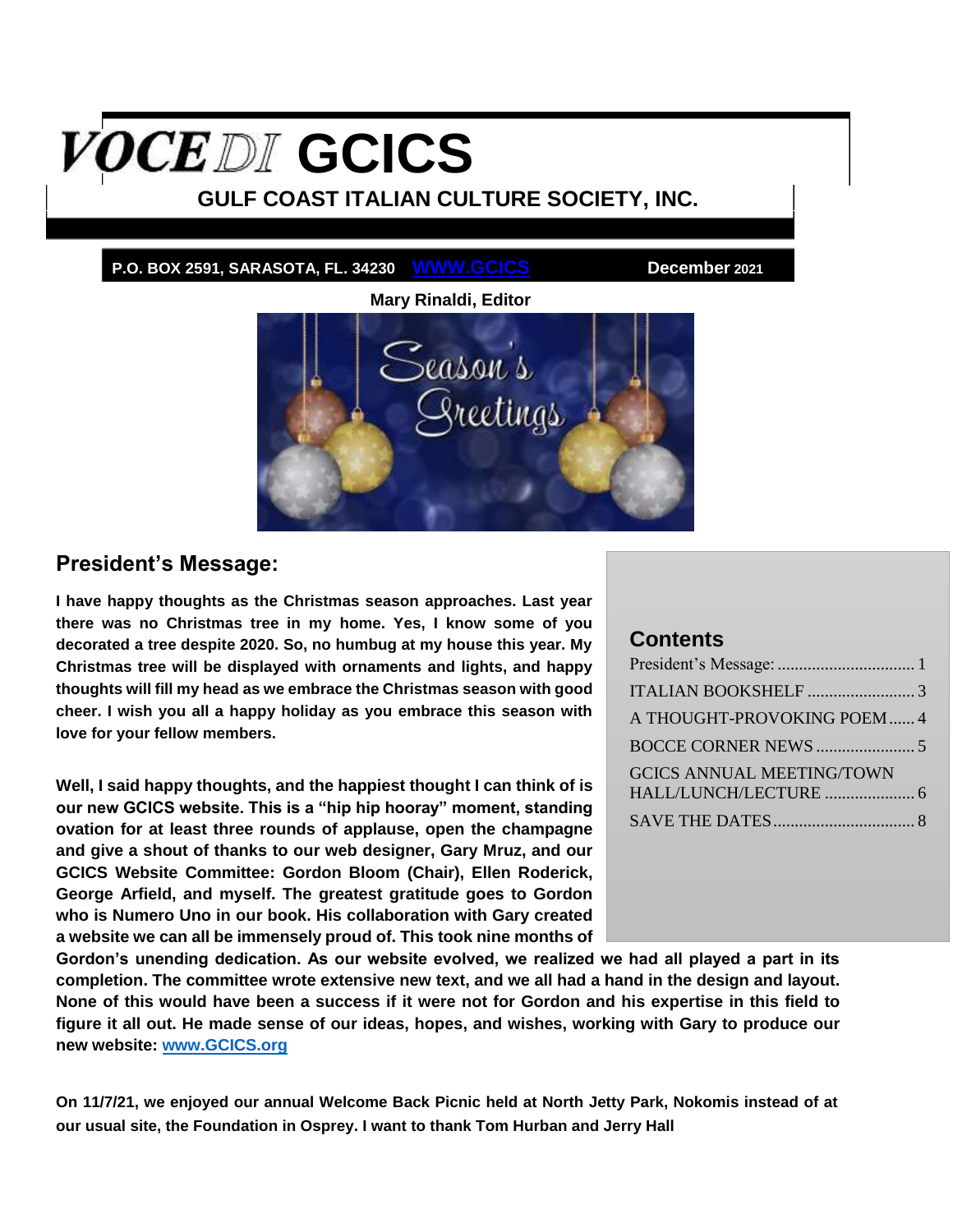**for all that they did to create an outing that incorporated all the fun and excitement that we have experienced in the past. They successfully put together a bocce court on the grass using pegs and builder's tape. As in the past, everyone brought delicious dishes to share. For new members who attended, they gained insight into one of the many social and fun outings we sponsor. The North Jetty location was more than I expected, and I hope that all who attended felt the same way. Again, thank you, Tom and Jerry!**

**It was with great reluctance that we accepted Nancy Schubert's resignation as a GCICS Board member. Nancy and her husband Carl have moved to Clermont, FL just outside of Orlando. Carl and Nancy are Disney enthusiasts and love to visit the parks often. They are both accomplished artists and now hopefully will enjoy their new abode and its surroundings. Nancy held the position of Courtesy Chair and was responsible for sending cards and other personal notes as a representative of our Society to our members. She also ordered our name tags which she delivered to each of us. As a valued Board member, Nancy voiced her opinion and viewpoint, and was often the voice of reason. Although Nancy is stepping off the Board, she will continue as our Courtesy Chair.**

**I want to thank all our Board members for their continued dedication and support. I wish all our members a Merry Christmas and Happy Holidays and look forward to seeing you at future events. May God bless all of us.**

**Julie Bondarenko President**

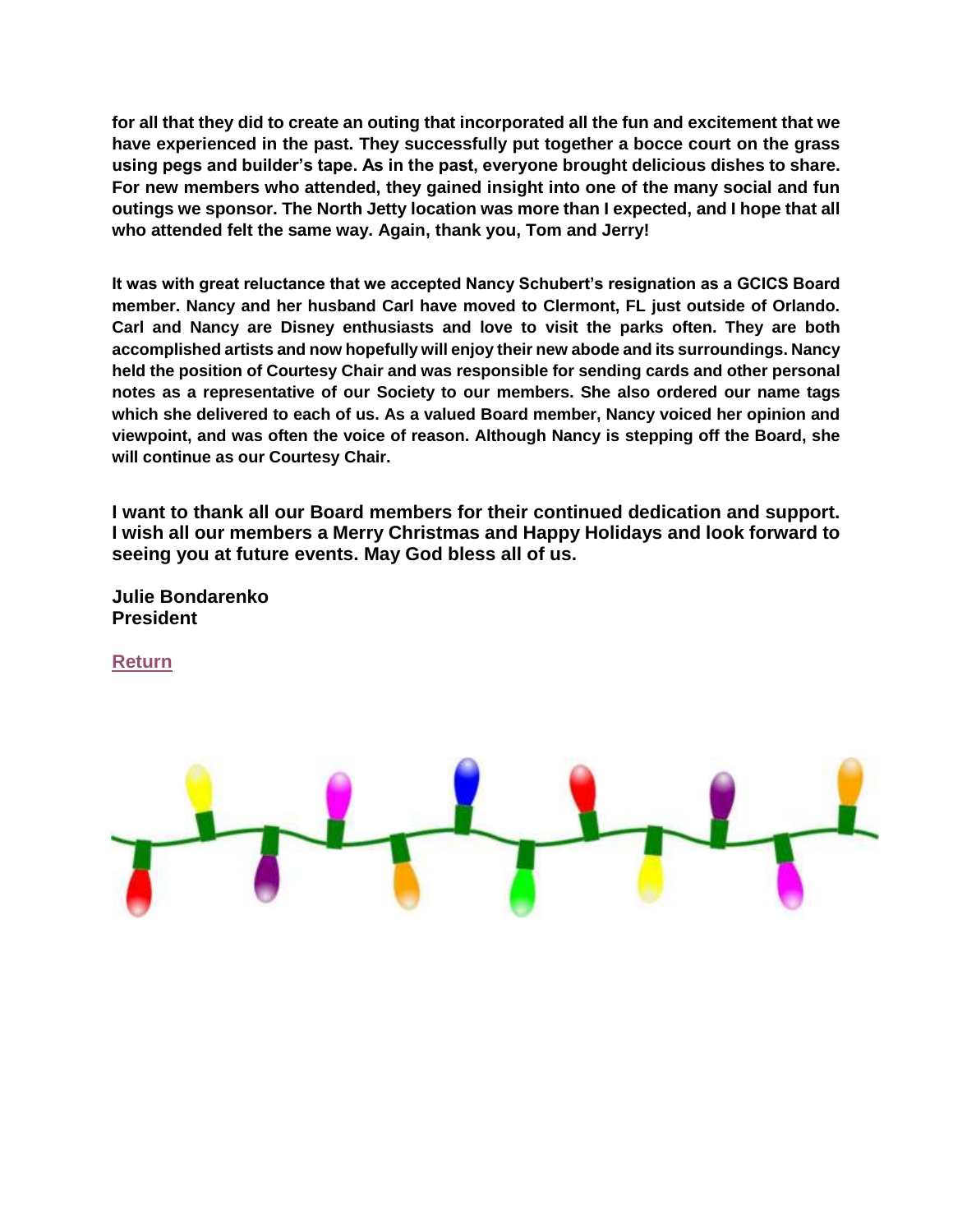# **ITALIAN BOOKSHELF**

**BY Leita Davis**

<span id="page-2-0"></span>

**The Complete Little World of Don Camillo By Giovanni Guareschi [various translators]**

**Review by Aida L. La Brutte**

**Sometimes it is good to revisit old books that made us laugh, or cry, or taught us something, or simply entertained. Many, like this gem, are relevant and applicable to our world today. This is a beloved old series that was reintroduced in the The Complete Little World of Don Camillo, put together in 2017. The stories are about the parish priest Don Camillo and his adversary Peppone, the Communist Mayor of their village.**

**The series was written in Italian by Giovanni Guareschi (1908-1968) following World War II. Not all the stories were translated into English, but there are still enough translations available.. There is even an audio edition of The Complete World…. The birth of these stories, to quote the author, was due to the fact that "We [the Italians] came back from the starvation of the Nazi prison camps to find our country a heap of rubble. But through the ruins in which so many innocent victims had died a fresh breeze of hope was blowing." For Guareschi, this breeze produced Don Camillo, an enchanting, wise, captivating, and very funny character.**

**Don Camillo is a parish priest in the village of La Bassa, along the fertile Po River valley. The town is dealing with extreme poverty after World War II. The Communist mayor of the town, Peppone is Don Camillo's nemesis, and their encounters often lead to complications in the life of the village. Both are strong characters and deadly political enemies. Still, deep down they care about each other. The stories are short, but beautifully written. They tell of death, love, fear, and hate, but there is also, always, humor. What makes these stories different is also the fact that they treat the enemy with as much respect as the hero.**

#### **Among the many comments of readers of the series is this one:**

**"…But nothing can undo the effect of a wit the equal of Wodehouse, and an underlying humanity that treats the enemy with as much respect as the hero. This is the introduction to one of the greatest bodies of comic literature in history, and if you haven't read it, you are deprived."**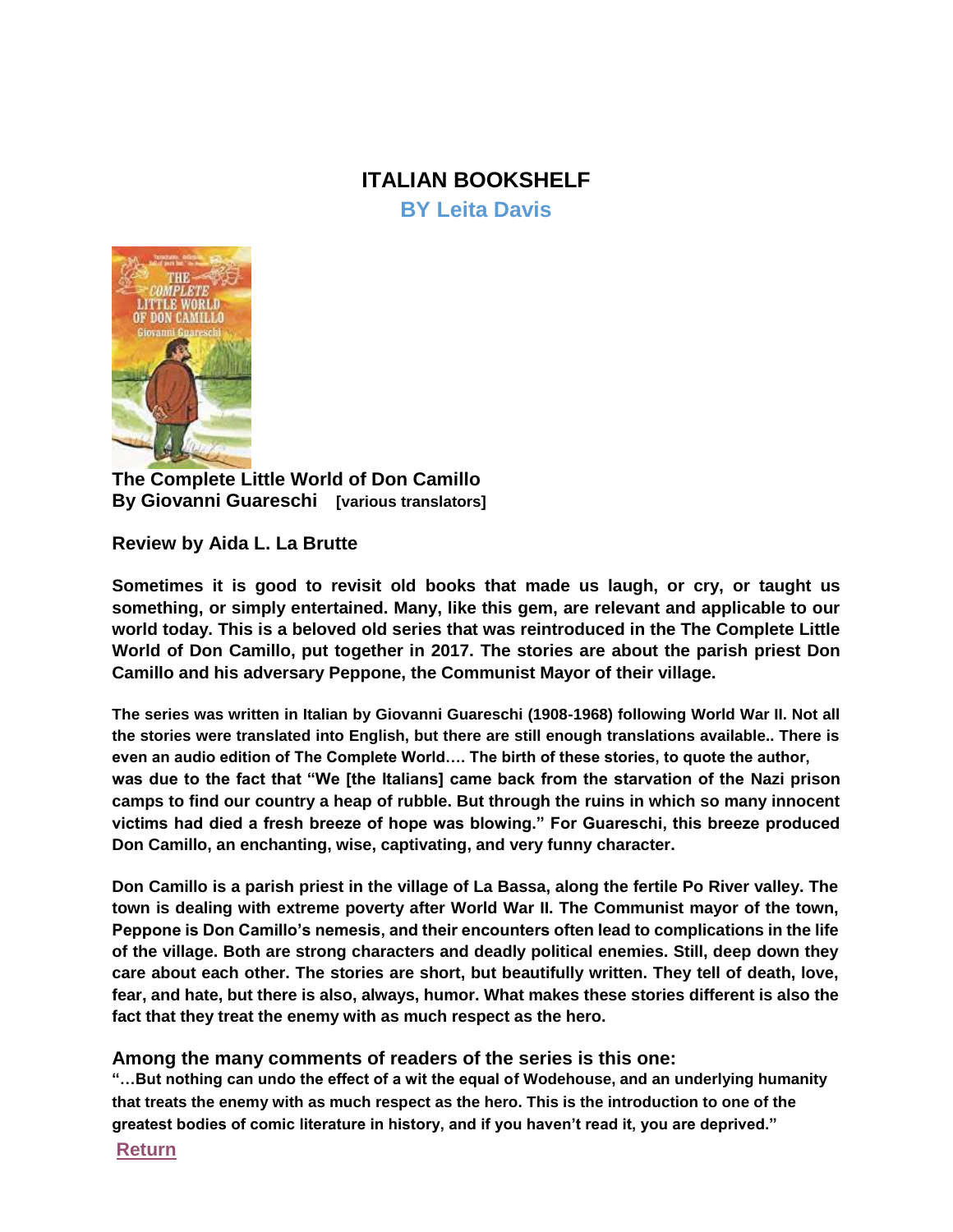# <span id="page-3-0"></span>**A THOUGHT-PROVOKING POEM Author: Phyllis Shonk, GCICS Member**

#### **42 STEPS**

**As you know, Father Fausto Stampiglia (b. 1935) was honored as GCICS 2021 Italian American of the Year during our "GCICS Italian Cultural Heritage Month Welcome Back Luncheon" on 10/23/21 at Mattison's 41. Father provided a touching keynote, speaking about his childhood in Rome, Italy during WWII. He recounted how the nuns saved his young innocence and his classmates by gathering them and hurrying them down steps to find shelter below ground. Julie Bondarenko's guest and now a new member, Phyllis Shonk, was very moved by Father's words. She felt compelled to author the poem below. It is an expression of Father's story as he and his classmates counted their way down forty-two steps to safety.**

**As the children learn to count Concentrating 1, 2, 3, 4, The Nuns wise to calm hysteria 5, 6, 7, 8, While holding their candles aloft 9, 10, 11, 12, Many children descend to the cellar 13, 14, 15, 16, Cautiously moving 17, 18, 19, 20, 21, Afraid to look back dreading the Nun's warning 22, 23, 24, 25, Screaming in horror as bombs burst above 26, 27, 28, 29, Terrorized in shock 30, 31, 32, 33, When the light snuffed out 34, 35, 36, 37, Suffocating fearing death is near 38, 39, 40, 41, 42 STEPS to sanctuary as they lay down in prayer. Amen** 

> **Inspired by Father Fausto's WWII experience as a child. Rescued by the Americans in Rome, Italy, 1944. By Phyllis Shonk: October 23, 2021 [Return](#page-0-1)**

**~~**

**Father Fausto**

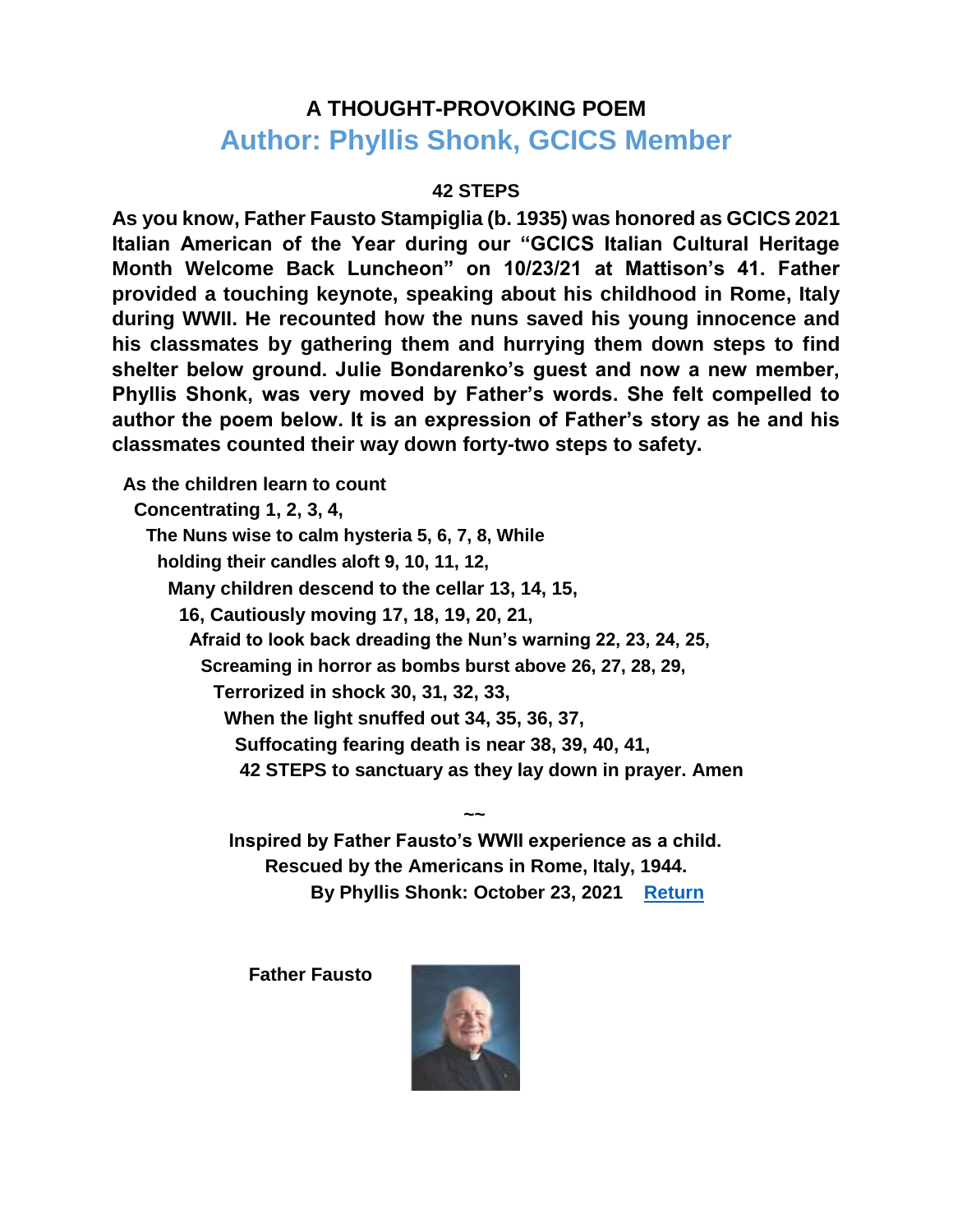## **BOCCE CORNER NEWS**

<span id="page-4-0"></span>

**On Sunday, Nov. 7, we held our welcome back picnic at the Sarasota County North Jetty Park. We used the many tables under the pavilion when eating but spent other time sitting in the sun trying to keep warm because of the strong winds. This picnic traditionally is held at the Conservation Foundation grounds which host our bocce court. There were 50 happy participants! LOTS of GREAT food! It was wonderful to have MANY new members join us. Sheryl helped celebrate George Arfield's birthday with her great voice! Jerry Hall set up a makeshift bocce court on the grass and provided us with music. A 50/50 raffle was held, profits going to the scholarship fund. Our share was two hundred dollars. Two were fifty dollar winners and Beth Rose held the one hundred dollar ticket. Beth generously gave her winnings to the DiMiceles to help pay for the accordion player hired for the Christmas party which will be held at their home. I thank all who participated in this fun event! Penny Thomas has graciously volunteered to relieve my garage space jammed with storage of our Club's supply of plastic and paper disposables. We do have supplies available for those who sponsor a GCICS event. Requests can be made to Penny Thomas.**

**A reminder that we play bocce each Sunday from 2-4 at the Bay Preserve grounds, 400 Palmetto Ave. Osprey. Come join us!**

**Tom Hurban, Bocce Chair dorisntom@gmail.com 908 507 3048**



**New member Elizabet Lepore New Members Paul New Members Eileen & Gary Ware And guest David Lepore LoBianco & Marianne**





**Salvatore**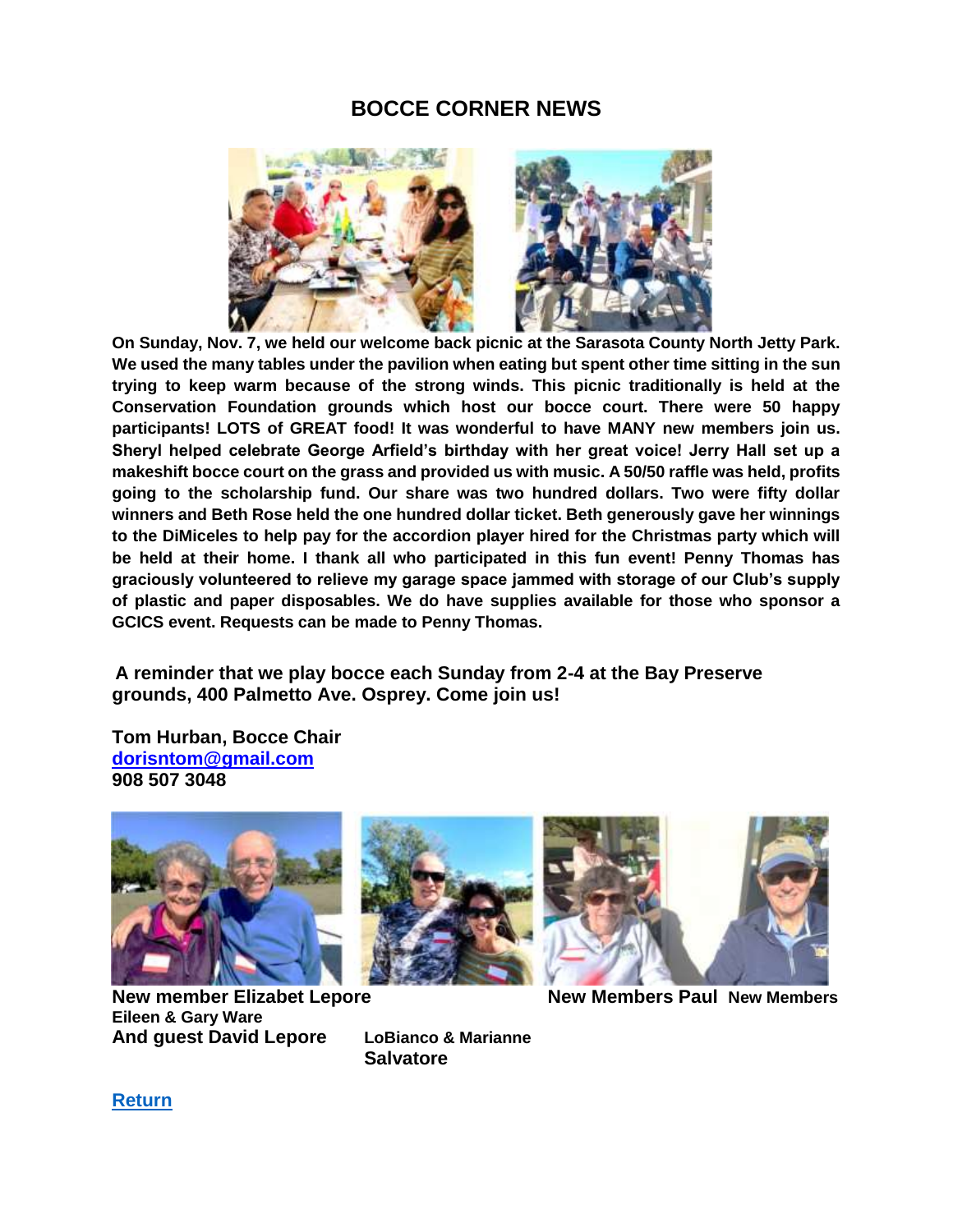# <span id="page-5-0"></span>**GCICS ANNUAL MEETING/TOWN HALL/LUNCH/LECTURE**



**Each year GCICS holds an Annual Meeting that includes a "town hall style" feedback session, a no-cost luncheon, and either a film or lecture. This year, our very own Gordon Bloom will deliver a lecture on Enrico Fermi, Italian physicist, naturalized American, Nobel Prize in Physics recipient, and creator of the world's first nuclear reactor.**

**Event: GCICS Annual Meeting/Town Hall/Lunch/Lecture Date/Time: Saturday, January 15, 2022, 11:30-2:30 pm Location: Peridia Golf & Country Club, 4950 Peridia Blvd. E., Bradenton, FL 34203 Program: Plated lunch (no cost to members), Annual Meeting, Town Hall, Lecture RSVP: E-mail Ellen Roderick: itrain@erols.com and provide name/s of those attending, and their entrée selection (match name with entrée please).**

**Entrée Choices:**

- **1. Chicken Cordon Bleu: boneless chicken breast with smoked ham and Swiss cheese, drizzled with sauce supreme OR**
- **2. Asian Grilled Mahi Mahi: grilled filet of mahi mahi, finished with a zesty Asian Mandarin orange sauce OR**
- **3. Vegetarian (chef's choice)**

**Guests: Guests are welcome at a cost of \$26. As an alternative, they may take GCICS membership (\$35 single; \$60 couple). Either way, make check payable to GCICS, include name, entrée selection & mail to Ellen Roderick, 770 So. Palm Ave, #1003, Sarasota, FL 34236.**

**Deadline: For members, e-mail Ellen by Friday evening, Jan. 7; we need a count of entrée selections for the club. For guests, mail check for arrival in my mailbox by Jan 7.**

**No Shows: Please cancel in a timely manner (by Jan 7). If you are a no-show, we must pay for the luncheon, and this hurts our treasury.**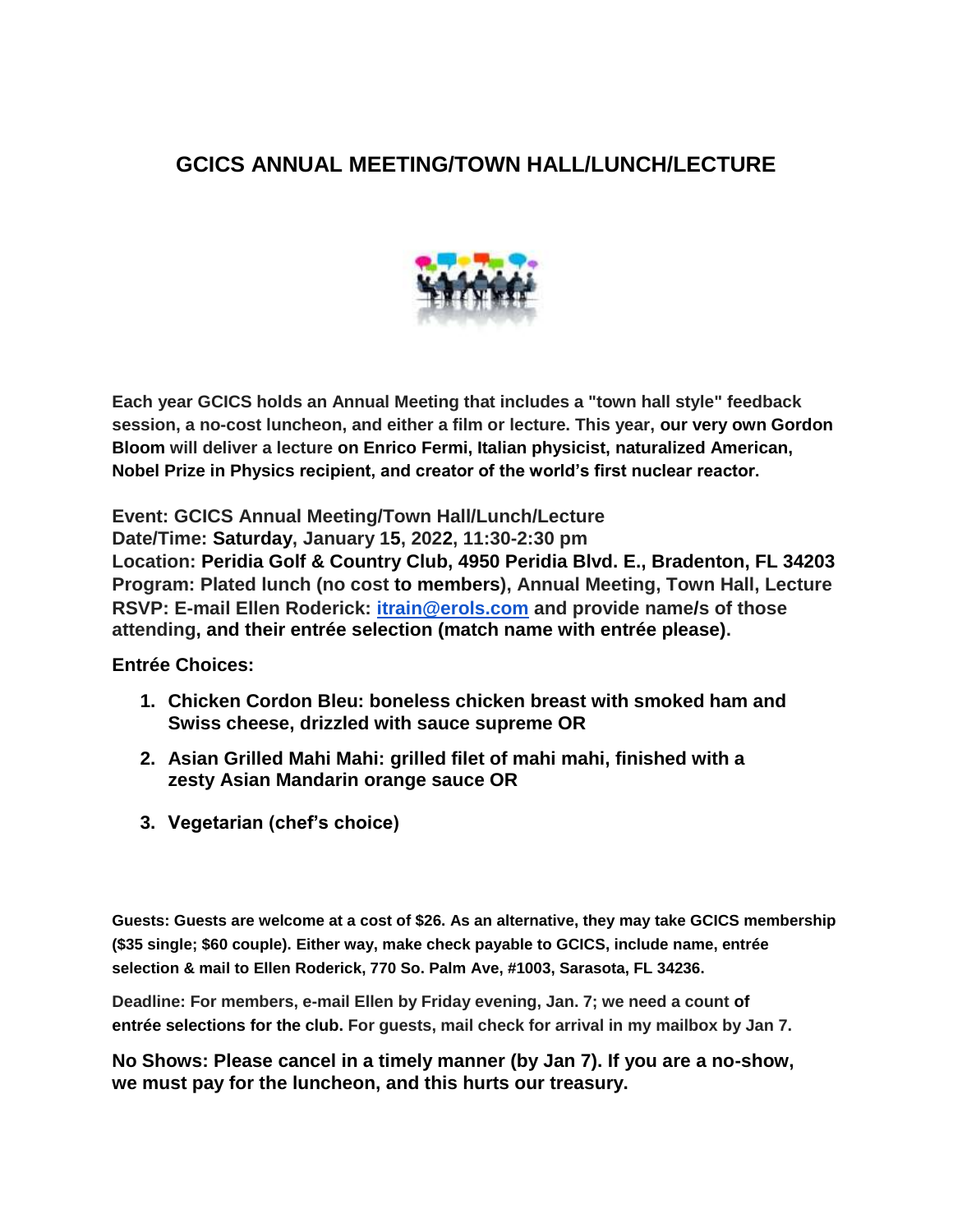**Bring: Your appetite & thoughts on GCICS 2022-2023 programs/activities Badge: Please wear your name badge.**

**Order of Program:**

**11:30-12:00 noon: Arrival, seating, socializing (there will be a cash bar)**

**12:00 Noon: Welcome, Lunch served.**



- **1:00: Business Meeting, Julie Bondarenko, President, presiding**
- **1:20: Town Hall, Ellen Roderick, Secretary, presiding**

**1:50: Lecture: Gordon Bloom, Board Member, with introduction by George Arfield, Social & Cultural Chair**



**Gordon Bloom**

**2:30 pm: Adjournment**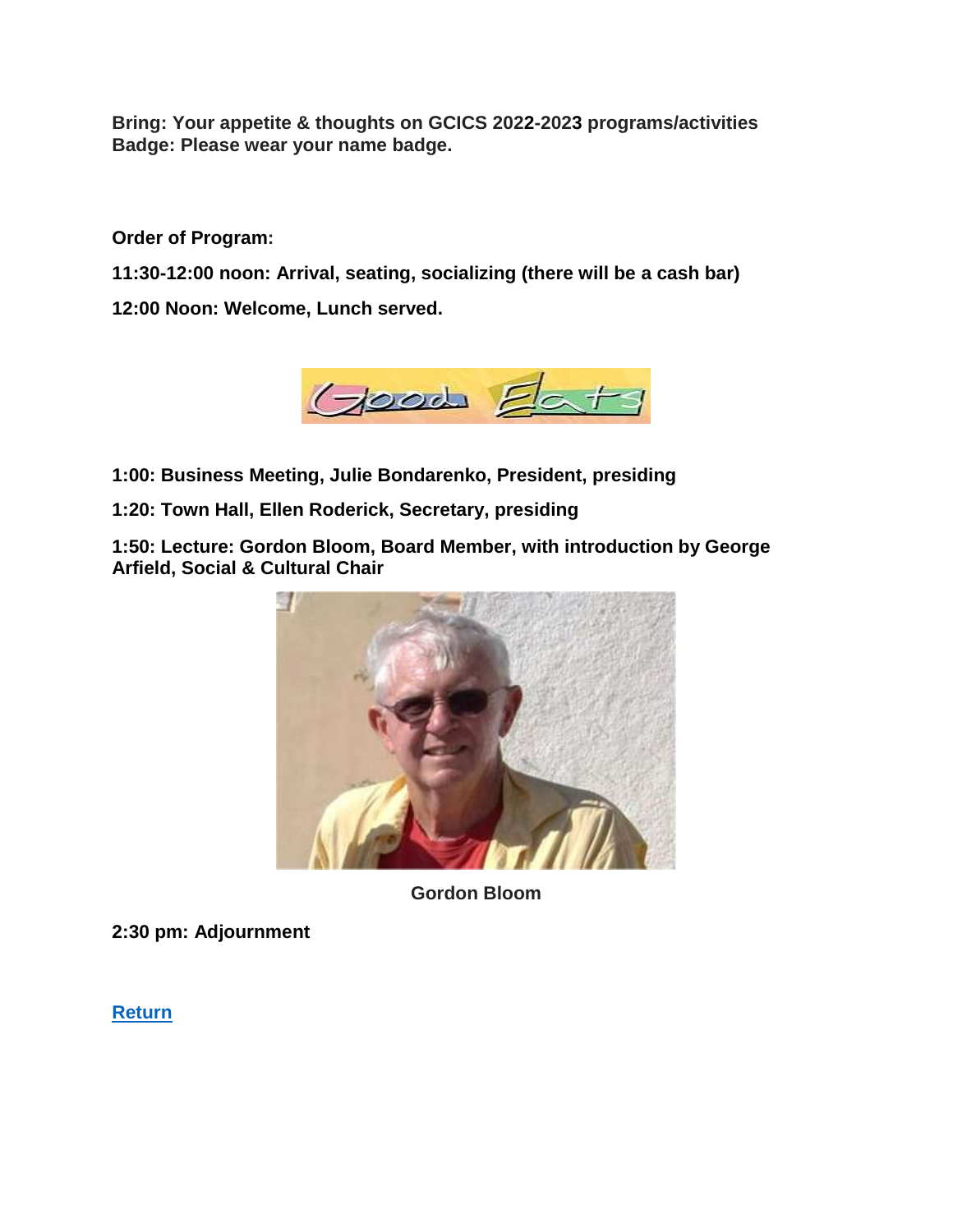## **GULF COAST ITALIAN CULTURE SOCIETY, INC.**

# **SAVE THE DATES 11/22/21**

<span id="page-7-0"></span>**\*12/12/21 (Sun) "GCICS Holiday/Christmas Dinner Party & Scholarship Fundraiser" @ Patty & Mike Di Micele's home, Misty Creek, Sarasota; 5:30-9:00 pm; potluck along with fundraiser (\$35 pp for the Scholarship Fund); reservations required.**

**\*1/15/22 (Sat) "GCICS Annual Meeting/Luncheon/Town Hall/Cultural Lecture"** @ **Peridia Golf & CC Club Restaurant, Bradenton; 11:30-2:30 pm; members-no cost; guests-\$26; lecture by member Gordon Bloom on Italian American Enrico Fermi (1901-1954); reservations required.**

**\*1/22/22 (Sat) "19 Crimes Wine Tasting" @ Penny Thomas's home, Bradenton; 4:30-7:30 pm; \$35 covers cost of wine & appetizers; fundraising activities will take place to raise money for our scholarships & grants program; reservations required.**

**\*2/19/22 (Sat) "GCICS Bocce Invitational VI" @ The Cascades, Sarasota; \$20 covers food cost; also, GCICS members are asked to bring a dessert to share; practice time: 12-12:45 pm; tournament: 1:00-4:00pm; party: 4:00-8:30 pm; reservations required.**

**\*2/24/22 (Thurs) "GCICS Cultural Lecture" by Dr. Davide Tanasi, with topic to be announced; @ Selby Library, Sarasota (1st floor meeting room), 2:00-4:00 pm; no cost; reservations required.**

**\*3/1/22 (Shrove Tues) "GCICS Mardi Gras & Scholarship Fundraiser" @ Linda Ahern & Rich Potts' home, Perida Golf & CC, Bradenton; 5:30-9:00 pm; potluck along with fundraiser; (\$35 pp for the Scholarship Fund); reservations required.**

**\*3/20/22 (Sun) "St. Joseph's Feast Day Celebration Luncheon" @ Café Baci; 11:30-2:00 pm; cost to be announced; reservations required.**

**\*4/9/22 (Sat) "Scholarship Festa Luncheon" @ Stoneybrook Golf & CC; 11:30- 2:30 pm; \$36 per person all inclusive; choice of two entrees or vegetarian; reservations required. [Return](#page-0-1)**